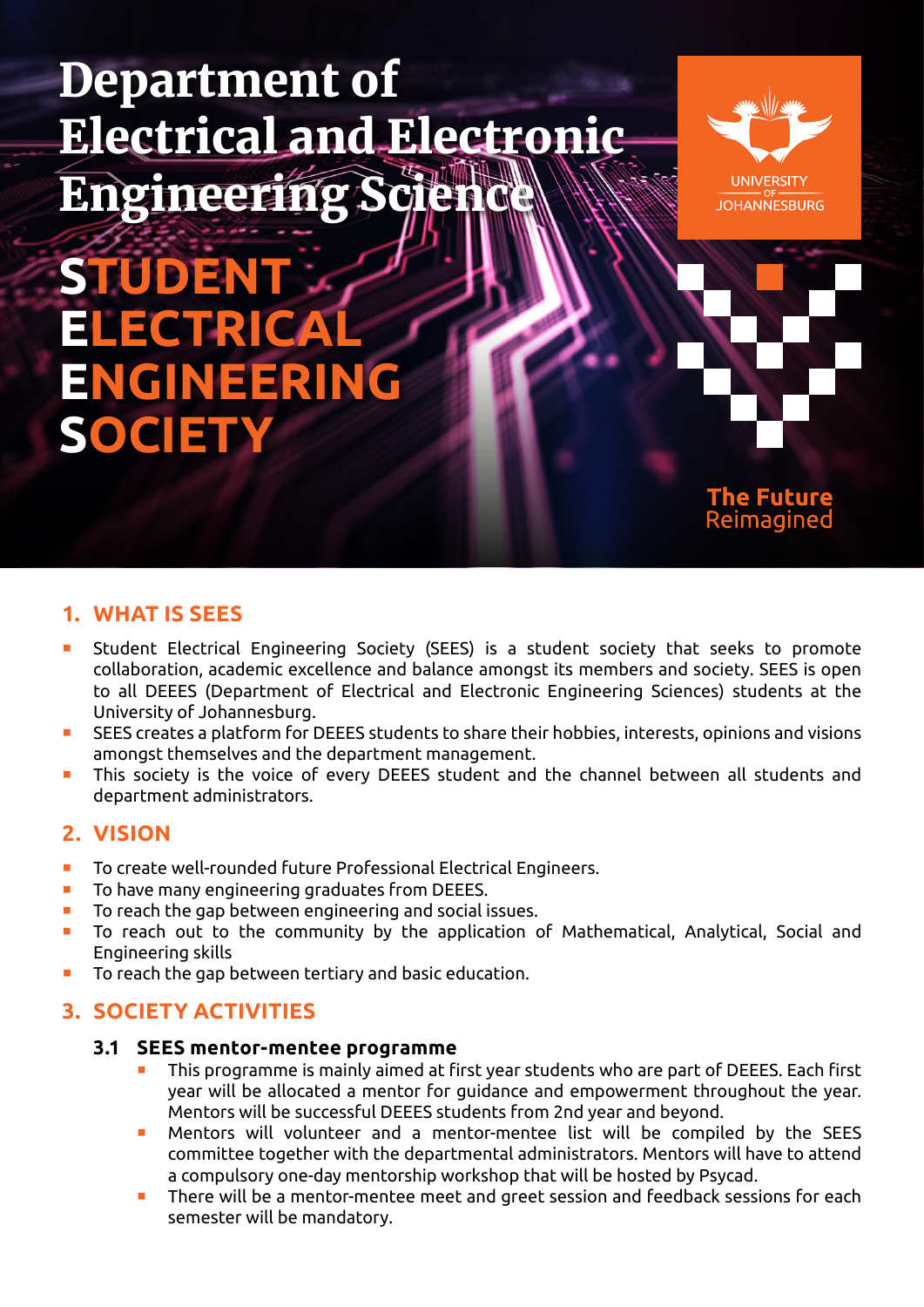# **3.2 SEES outreach programme**

- This programme is aimed at high school students who want to pursue careers in Science Technology Engineering and Mathematics (STEM).
- SEES will host performing students from disadvantaged high schools across Johannesburg.
- **EXTEM** Students will be informed about STEM related careers, the bursary application process and the university application process. The students will also have the chance to put their leadership, engineering and science skills to the test. Fun activities will take place and refreshments will be provided.

# **4. LEADERSHIP ROLES AND RESPONSIBILITIES**

### **The SEES committee is responsible to do the following:**

- **Discuss current and strategic matters with the department related to; programmes, curriculum,** academics and academic requirements, facilities and resources.
- Organising student activities in and outside the department.
- Come up with strategies in improving and enhancing student lifestyle.
- Coordinate with the department management in organising major events in the department and the faculty.
- Gather feedback from students with regards to departmental life.

# **5. THE TEAM**



### **FOURTH YEAR CLASS REPRESENTATIVE AND CHAIRPERSON ~ MLONDOLOZI FAKUDE**

#### **RESONSIBILITIES**

- To make sure that each meeting is planned effectively, conducted according to the constitution and matters are dealt with in an orderly, efficient manner.
- To Co-ordinate the committee of the SEES to ensure that appropriate procedures are in place for the effective management of the society.



# **VICE CHAIRPERSON ~ RUVARASHE NJINI**

## **RESPONSIBILITIES**

- **Assumes the duties of the Chairperson in his or her absence.**
- Directs the updating of the Society's Constitution and its revision.
- **Advises the chairperson.**
- Remains fair and impartial during the society's decision-making processes.
- Performs other duties as directed by the chairperson.



## **THIRD YEAR CLASS REPRESENTATIVE AND FINANCIAL MANAGER ~ BONGINHLANHLA MABASO**

## **RESPONSIBILITIES**

- To represent the 3rd year class in Electrical and Electronic Engineering, FEBE, University of Johannesburg.
- Liaise with the class and the HOD, lodge all the students' grievances and make sure that all their needs are catered for by representing both the Minority and Majority of the class. Making sure no student is left behind.
- Treasurer in SEES, responsible for all the finances of the organization.